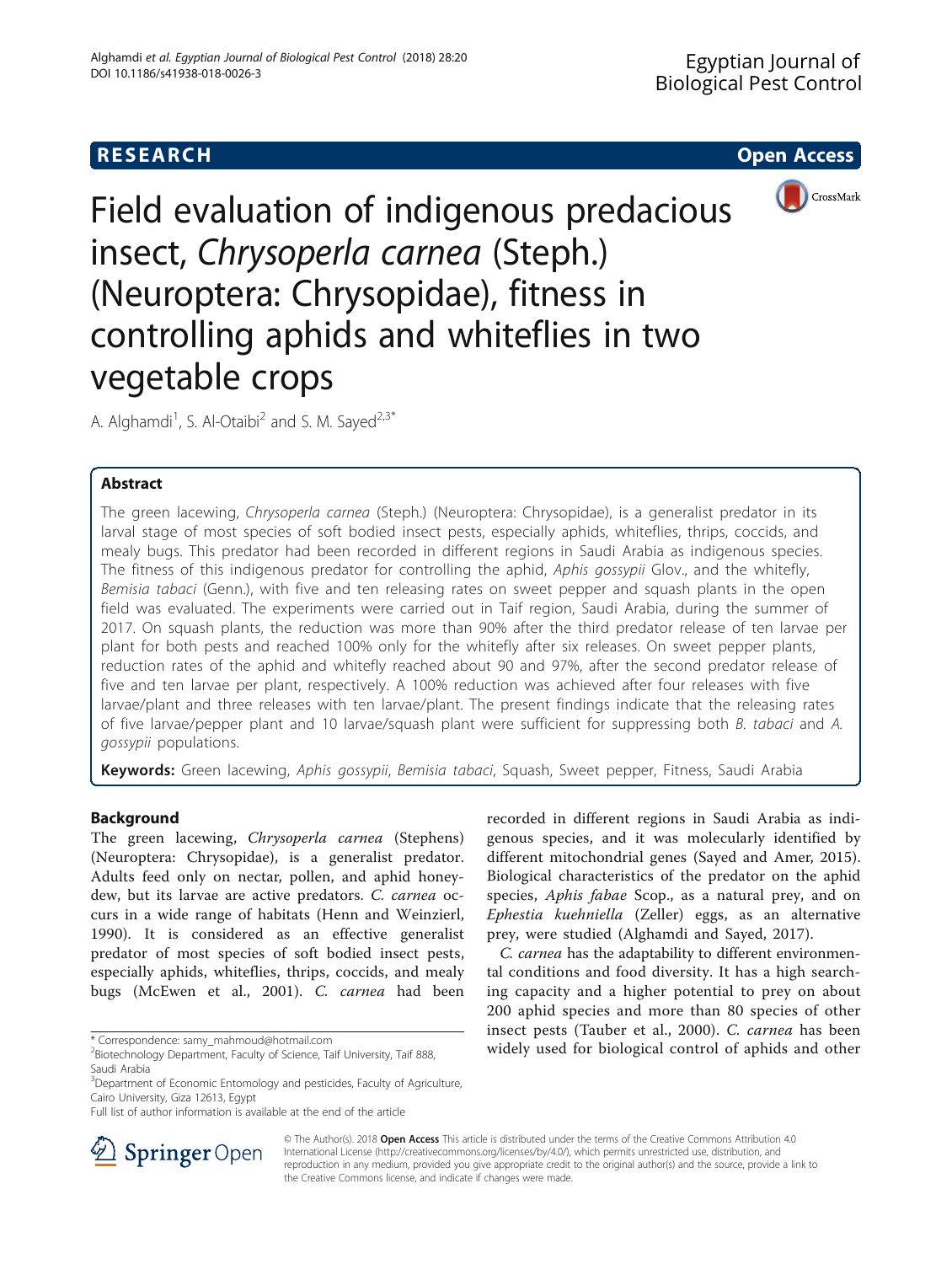insect pests because of its polyphagous habits and compatibility with selected chemical insecticides, microbial agents, and amenability for mass rearing (Uddin et al., [2005\)](#page-7-0). It has been mass-reared and marketed commercially in the world, especially in North America and Europe (Tauber et al., [2000](#page-7-0)). Eggs of E. kuehniella are one of the most factitious preys for mass production of chrysopids' species because this food ensures quick growth and development, high survival rates, and higher fecundity (Specty et al., [2003](#page-7-0)).

Biological aphid control on sweet peppers (Capsicum annuum L.) includes applications of generalist predators and parasitoids (De Backer et al., [2015](#page-7-0)). The melon aphid, Aphis gossypii Glover (Homoptera: Aphididae), is one of the most common aphid species on sweet pepper plants (Sanchez et al., [2011\)](#page-7-0). This pest species has a variation in its biological parameters and reproduction on different sweet pepper cultivars (Alizadeh et al., [2016\)](#page-7-0).

Squash plants (Cucurbita pepo L.) are attacked by many insect pest species, especially A. gossypii (Nyoike and Liburd, [2010](#page-7-0)). Damage may be caused directly by sucking plants' juice or indirectly by transmitting plant viruses (Wu et al., [2010](#page-7-0)).

The whitefly, Bemisia tabaci (Gennadius) (Homoptera: Aleyrodidae), is one of the key pest species of sweet pepper and squash plants that causes direct damage by sucking the plant sap and indirect damage by transmitting of virus diseases (Banihashemi et al., [2017\)](#page-7-0).

The present study aimed to evaluate the efficacy of releasing the indigenous C. carnea larvae for controlling A. gossypii and B. tabaci infesting sweet pepper and squash plants in open field trials.

### Materials and methods

### Predator collection and mass rearing

Individuals of C. carnea males and females were collected, using a 30-cm-diameter sweep net, from clover fields at Taif in west Saudi Arabia. The adults were maintained in a cylindrical plastic vessel (10 cm diameter  $\times$  8 cm height) with a hole (4 cm in diameter) in the lid and covered with gauze for allowing proper ventilation inside the vessel. The adults were fed on an artificial diet as described by Sayed and Alghamdi ([2017\)](#page-7-0). Eggs laid in the vessels were carefully harvested, using forceps and breaking the stalk beneath the egg, and transferred to other vessels with the larval food. Eggs of E. kuehniella, sterilized with UV, were used, as a factitious prey, for C. carnea larvae. The rearing was carried out under the controlled conditions of 25 °C, 60% R.H., and 16:8 photoperiods (L:D). The newly hatched larvae of the predator were used in continuing mass rearing for three generations, while the cocoons were collected daily and transferred

to the vessels of adult rearing. The rearing of larvae was undertaken in the same plastic vessels described above and maintained with paper clips to reduce cannibalism. The rearing was continued during the whole experiment period in order to get the second instar larvae for releasing dates. The second instar larvae were selected and collected by a fine camel brush and transferred to releasing envelopes.

### Predator release in the field

The experiment was carried out in Al Hada (Taif Governorate, Saudi Arabia) on two vegetable crops sweet pepper and squash during their vegetative and fruitage growth stages.

Randomized complete block design (RCBD) was practiced in an area of  $(100 \times 200)$  m) for each crop. Five blocks were used for each crop. Each block contained three plots (two treatments + control). Each plot was about  $(2 \times 2 \text{ m})$  and kept free from any pesticidal treatment. One plant was selected from each plot for the experiment. The distance between treatments and/or the control was about 50 m. The C. carnea second instar larvae were released on the plants, at two rates (five and ten larvae per plant) as treatments. Thus, both treatments and the control were replicated five times (no. of plants sampled). The control was run without release of the predator.

Twenty envelopes (A5 size) containing the second larval instar of C. carnea were transferred to the field every releasing date (El-Arnaouty et al., [2000](#page-7-0)). Ten envelopes contained ten larvae and ten contained five larvae for each one. A paper sheet displaying E. kuehniella eggs was inserted in each envelope in order to avoid the cannibalism, until larval dispatching on the plants. Releasing of C. carnea second instar larvae started on July 28, 2017, and continued till September 16th (10-day intervals), with a total of six releases at the same rate on the same tested plant in both crops.

### Pests' count

On the same day of the first predator release, aphid and whitefly nymphs/leaf were counted on each investigated plant and also on the same day of each subsequent release and in 10 days after the last release. Randomized three leaves from each treated and untreated plants were selected from different height of the plant and examined on both surfaces to count aphid and whitefly populations. These inspections were carried out using a  $\times 4$ magnification lens in the field.

#### Statistical analysis

Duncan multiple range test, through one-way ANOVA (SPSS, [2015\)](#page-7-0), was used to estimate the significance between the infestation rates of both pests. The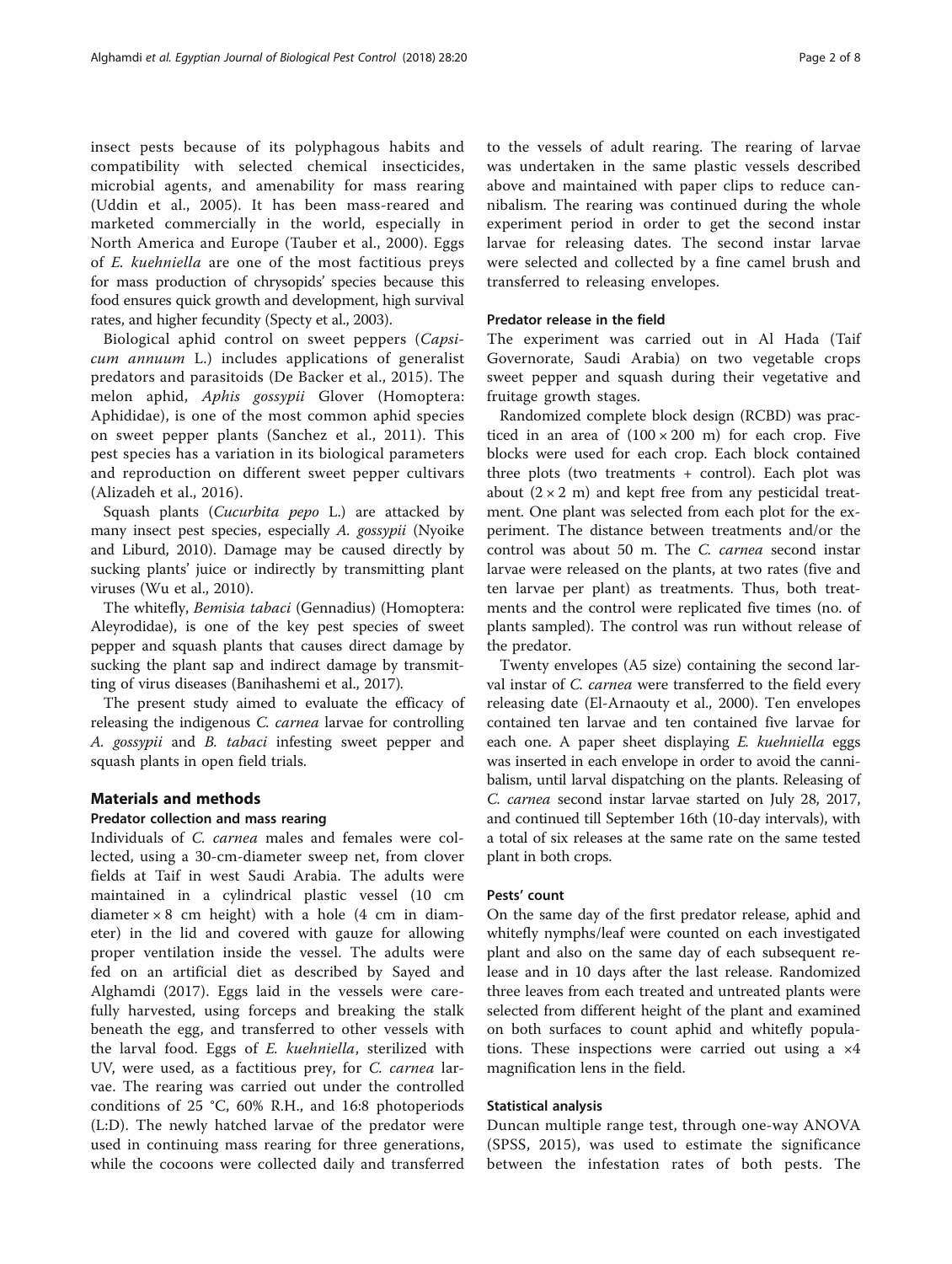reduction percentages in aphid and whitefly counts were calculated per plant leaf as a mean from each plant (five plants for each treatment) compared to the control. These percentages were estimated according to Abbott's ([1925](#page-7-0)) formula because there were no significant differences among the treatments and the control for each pest density on both crops in the beginning of the experiment.

$$
Reduction\% = \frac{Control \text{ count} - Treatment \text{ count}}{Control \text{ count}} \times 100
$$

The pest reductions (%) were analyzed through six inspections, started 10 days after the first release. Reduction percentages of each pest were compared at the same inspection date for both pests, using  $t$  test with a probability of 5% (SPSS, [2015\)](#page-7-0).

#### Results and discussion

According to the General Authority of Meteorology and Environmental Protection (KSA), the minimum temperature during the experiment period ranged between 19 and 23 °C, while the maximum temperature ranged between 33 and 35 °C. The average humidity was 31% at daytime and 36% at night.

It was, generally, observed that the aphid and whitefly densities increased gradually from the end of July till the end of August on both investigated plants in the control (untreated), and then, the densities decreased gradually during September (Tables [1](#page-3-0), [2,](#page-4-0) [3,](#page-5-0) and [4\)](#page-6-0). This may be because the leaves of both plants became old with few vegetative growth.

Aphid densities did not differ significantly, 10 days after the first release, between the releasing rates of five second instar larvae (88.27 and 4.4 nymphs/ squash and pepper leaves, respectively) and the ten one (75.6 and 2.47 nymphs/squash and pepper leaves, respectively) (Tables [1](#page-3-0) and [3\)](#page-5-0). Meanwhile, whitefly densities, at this period, were significantly different between the releasing rates of five larvae (10.87 and 2.47 nymphs/squash and pepper leaves, respectively) and the ten one (6.2 and 0.6 nymphs/ squash and pepper leaves, respectively) (Tables [2](#page-4-0) and [4\)](#page-6-0). Moreover, the whitefly reduction on squash plants in this period was significantly different between both releasing rates (Table [1\)](#page-3-0), while the reduction of aphid counts was insignificant (Table [2\)](#page-4-0). This reduction reached more than 90% after the third release of ten larvae per plant for both pests and increased to 100% in the case of the whitefly only after six releases. The maximum reduction in the releasing rate of five larvae/plant was achieved after six releases (74% for aphid and 64% for whitefly). Abrams and Matsuda ([1996](#page-7-0)) indicated that sharing of two prey species to a predator may affect each other's densities positively because an increase in the populations of one pest species resulting in decreased predation on the other pest species. However, Messelink et al. ([2008](#page-7-0)) stated that whitefly control of each of two predators in the absence of the thrips was not sufficient, while whitefly densities in the presence of thrips were reduced significantly.

On sweet pepper plants, the reduction in densities of both pests and after 10 days of the first release were significantly different (Tables [3](#page-5-0) and [4\)](#page-6-0). The aphid reduction reached about 90 and 97% after the second release of five and ten larvae per plant, respectively. A 100% reduction was achieved after four releases with five larvae/plant and three releases with ten larvae/plant (Table [3](#page-5-0)). The whitefly reductions seemed to be similar to those of aphids (Table [4](#page-6-0)). El-Arnaouty et al. ([2000](#page-7-0)) obtained the best results from M. persicae control by releasing C. carnea second instar larvae on green pepper plants under greenhouse conditions, while the lower aphid suppression was achieved after releasing the combination of eggs and second instar larvae or eggs only of the predator.

The present findings indicate that the releasing rate of five larvae/pepper plant was sufficient for obtaining a good suppression of both B. tabaci and A. gossypii. Meanwhile, the releasing rate of ten larvae/squash plant was found adequate for better suppression of both pests. This result coincides with Zaki et al. ([1999](#page-7-0)) who found that C. carnea induced highly significant reduction of A. gossypii and B. tabaci at different releasing rates on various vegetable crops.

Moreover, researchers such as Easterbrook et al. ([2006\)](#page-7-0) indicated that C. carnea is effective in open field than in protected crops and found that the aphid, Chaetosiphon fragaefolii infestation, was significantly reduced at the releasing rate of eight larvae/ strawberry plant in open field experiments but did not give a significant reduction in aphids under protected crops, even at a releasing rate of 25 larvae/ plant.

### Conclusions

In conclusion, the obtained data showed that the aphid and whitefly populations on sweet pepper and squash plants, in open fields, were successfully suppressed by the releases of C. carnea. Control of two sap-sucking pests under investigation differed according to the releasing rate of the predator, at five and ten larvae per pepper and squash plant, respectively. The predatory action could be characterized as both curative and preventive.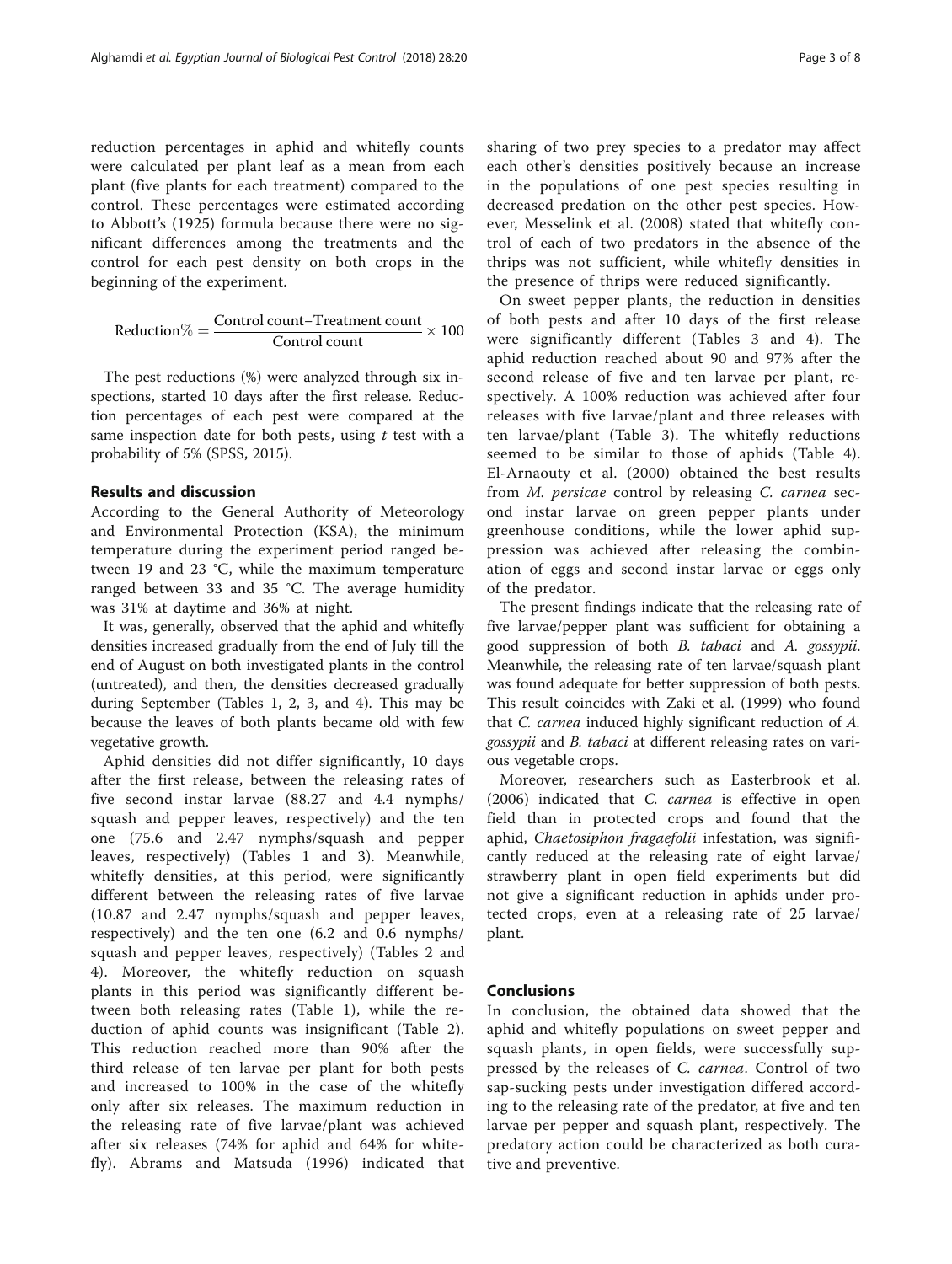<span id="page-3-0"></span>

|                                                            | 28 Jul.                      | 7 Aug.                       |                | 17 Aug.                       |                          | 27 Aug.                      |                 | 6 Sep.                           |              | 16 Sep.                         |                 | 26 Sep.                                 |                    |
|------------------------------------------------------------|------------------------------|------------------------------|----------------|-------------------------------|--------------------------|------------------------------|-----------------|----------------------------------|--------------|---------------------------------|-----------------|-----------------------------------------|--------------------|
| Releasing rate per plant Infestation Infestation Reduction |                              |                              |                | Infestation                   | Reduction                | Infestation                  | Reduction       | Infestation                      | Reduction    | Infestation                     | Reduction       | Infestation                             | Reduction          |
| untreated plants)<br>Control                               | ± 13.7 <sup>A</sup><br>52.13 | $±21.9^A$<br>103.00          |                | $± 52.2^A$<br>179.80          | $\overline{\phantom{a}}$ | $± 37.3^A$<br>192.93         |                 | $±36.0^A$<br>126.47              |              | $± 23.3^A$<br>68.93             |                 | $± 8.4^4$<br>24.47                      |                    |
|                                                            | $±11.3^A$<br>47.87           | ±17.0 <sup>B</sup><br>88.27  | 14.32<br>± 7.4 | ± 29.1 <sup>B</sup><br>118.47 | 34.08<br>± 5.0           | $\pm 20.1^{\circ}$<br>106.20 | 44.96<br>±6.7   | $\pm$ 12.9 <sup>B</sup><br>66.20 | 47.68<br>±76 | $\pm$ 7.9 <sup>B</sup><br>19.33 | 67.84<br>± 14.2 | $\pm 2.9^{\text{B}}$<br>6.40            | 73.88<br>$\pm 4.5$ |
|                                                            | ±13.0 <sup>A</sup><br>49.47  | ± 14.3 <sup>B</sup><br>75.60 | ±10.6<br>26.56 | $± 16.2^C$<br>49.13           | 72.68<br>± 6.5           | $±7.3^C$<br>17.87            | 92.00<br>$+0.7$ | $±5.1^C$<br>8.73                 | 93.10<br>±28 | ±3.0 <sup>C</sup><br>3.60       | 94.74<br>± 2.0  | $\pm$ 1.8 <sup>C</sup><br>$\frac{3}{2}$ | 92.08<br>$\pm 2.1$ |
| (with $df = 2.42$ )<br>values                              | 0.432                        | 8.730                        |                | 50.237                        |                          | 86.907                       |                 | 105.003                          |              | 85.274                          |                 | 77.561                                  |                    |
| (with $df = 1.8$ )<br>values                               |                              |                              | 2.125          |                               | 10.542                   | I                            | 15.572          |                                  | 12.482       |                                 | 4.198           |                                         | 8.147              |
|                                                            | 0.652                        | 0.001                        | 0.066          | 0.001                         | 0.001                    | 0.001                        | 10000           | 0.001                            | < 0.001      | 0.001                           | 0.001           | < 0.001                                 | 0.001              |

| i                             | $\overline{a}$                                   |
|-------------------------------|--------------------------------------------------|
| S                             |                                                  |
|                               |                                                  |
| I<br>j                        |                                                  |
|                               |                                                  |
|                               |                                                  |
|                               |                                                  |
| $\overline{2}$                | $\ddot{\phantom{a}}$                             |
| ׇ֚֬֓֡                         |                                                  |
| ていつついつ                        |                                                  |
| りりり                           |                                                  |
|                               |                                                  |
|                               |                                                  |
| さんきょう<br>)<br>)<br>)<br>ׇ֚֬֓֡ |                                                  |
| J                             |                                                  |
| l                             | י<br>י                                           |
| j<br>í                        |                                                  |
| !<br>.                        |                                                  |
|                               |                                                  |
| )<br>2)<br>-                  |                                                  |
| j                             |                                                  |
| $\frac{1}{2}$                 |                                                  |
|                               |                                                  |
|                               | $\frac{1}{2}$                                    |
| יין אין נאוואר אין א<br>l     |                                                  |
|                               |                                                  |
|                               |                                                  |
| ì                             |                                                  |
|                               |                                                  |
| ו המרכז ומו                   |                                                  |
|                               | $\overline{\phantom{a}}$                         |
| י<br>י                        |                                                  |
|                               |                                                  |
|                               |                                                  |
|                               |                                                  |
|                               |                                                  |
| l                             |                                                  |
|                               |                                                  |
| reduct                        | ֖֖֧֚֚֚֚֚֚֚֚֚֚֚֚֚֚֚֚֚֚֚֚֚֚֚֚֚֚֚֡֬֡֡֓֡֞֝֬֝֓֞֝֬֝֓֝֬ |
| $\mathfrak{c}$                |                                                  |
|                               |                                                  |
|                               | ֖֖֖֚֚֚֚֚֡֬                                       |
|                               |                                                  |
| I                             |                                                  |
|                               |                                                  |
|                               |                                                  |
|                               |                                                  |
|                               |                                                  |
|                               |                                                  |
|                               |                                                  |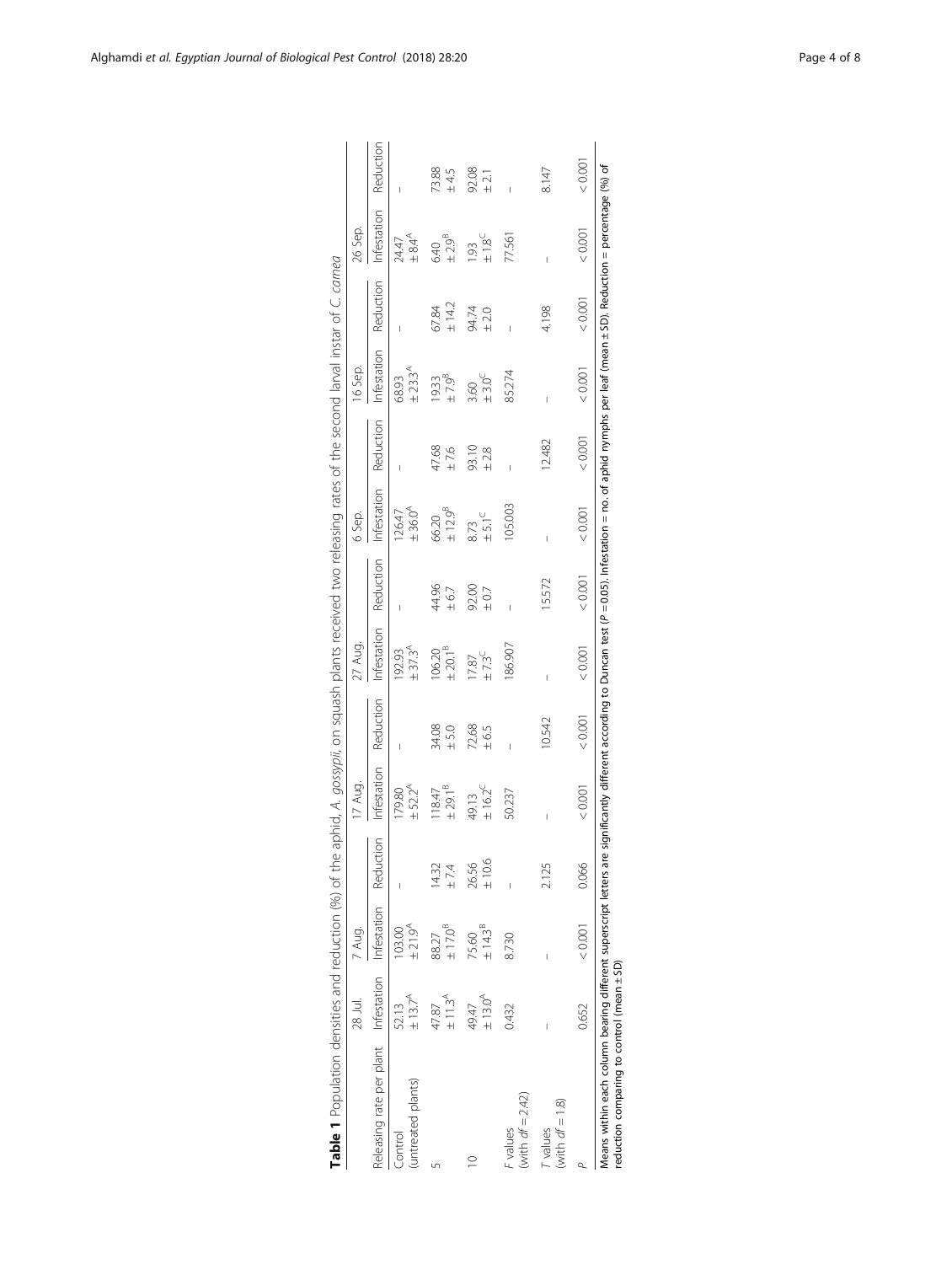<span id="page-4-0"></span>

| Table 2 Population densities and reduction (%) of the whitefly, <i>B. tabaci</i> , on squash plants received two releasing rates of the second larval instar of C. camea                                                                                               |                           |                            |                |                           |                |                            |                       |                                 |                 |                           |                     |                           |                |
|------------------------------------------------------------------------------------------------------------------------------------------------------------------------------------------------------------------------------------------------------------------------|---------------------------|----------------------------|----------------|---------------------------|----------------|----------------------------|-----------------------|---------------------------------|-----------------|---------------------------|---------------------|---------------------------|----------------|
|                                                                                                                                                                                                                                                                        | 28 Jul.                   | 7 Aug.                     |                | 17 Aug.                   |                | 27 Aug.                    |                       | 6 Sep.                          |                 | 16 Sep.                   |                     | 26 Sep.                   |                |
| Releasing rate per plant Infestation Infestation Reduction                                                                                                                                                                                                             |                           |                            |                | Infestation               | Reduction      | Infestation                | Reduction             | Infestation                     | Reduction       | Infestation               | Reduction           | Infestation               | Reduction      |
| (untreated plants)<br>Control                                                                                                                                                                                                                                          | $\pm 4.1^{\circ}$<br>6.13 | $±6.6^A$<br>14,60          |                | $±7.6^{\circ}$            |                | $+8.5^{\circ}$<br>26.33    |                       | $±7.8^{\circ}$<br>24.73         |                 | $±6.6^A$<br>15.93         |                     | $±4.5^A$<br>10.67         |                |
|                                                                                                                                                                                                                                                                        | $±3.4^A$<br>5.60          | ±3.5 <sup>8</sup><br>10.87 | 25.62<br>±12.9 | $\pm 6.0^8$<br>14.00      | 33.68<br>±5.4  | $6.5^8$<br>15.27           | $41.22$<br>$\pm 16.0$ | $\pm$ 7.0 <sup>8</sup><br>12.60 | ± 27.2<br>49.00 | ±5.5 <sup>B</sup><br>7.73 | $\pm$ 11.8<br>51.54 | ±3.3 <sup>B</sup><br>3.87 | ±19.2<br>63.76 |
| $\supseteq$                                                                                                                                                                                                                                                            | $±3.1^A$<br>6.33          | $±4.5^\circ$<br>6.20       | 57.54<br>±17.9 | ±3.0 <sup>C</sup><br>4.13 | ±10.3<br>80.50 | $±1.5^C$<br>$\frac{40}{1}$ | 90.98<br>±47          | $\pm$ 1.1 <sup>C</sup><br>0.87  | 93.32<br>± 43   | $10.8^{\circ}$<br>0.27    | 96.62<br>± 5.6      | 0.00C                     | $\overline{0}$ |
| (with $df = 2.42$ )<br>F values                                                                                                                                                                                                                                        | 0.173                     | 10.451                     |                | 31.849                    |                | 60.179                     |                       | 58.327                          |                 | 37.313                    |                     | 43.018                    |                |
| (with $df = 1.8$ )<br><b>T</b> values                                                                                                                                                                                                                                  |                           |                            | 3.237          |                           | 9.001          |                            | 6.658                 |                                 | 3.600           |                           | 7.72                |                           | 4.215          |
|                                                                                                                                                                                                                                                                        | 0.842                     | 0.001                      | 0.012          | 0.001                     | < 0.001        | 0.001                      | 10000                 | 0.001                           | 0.007           | < 0.001                   | < 0.001             | < 0.001                   | 0.003          |
| Means within each column bearing different superscript letters are significantly different according to Duncan test (P = 0.05). Infestation = no. of whitefly nymphs per leaf (mean ± SD). Reduction = percentage (%) of<br>reduction comparing to control (mean ± SD) |                           |                            |                |                           |                |                            |                       |                                 |                 |                           |                     |                           |                |

| ا<br>ا                                                                                      |  |
|---------------------------------------------------------------------------------------------|--|
| į<br>١                                                                                      |  |
| I                                                                                           |  |
| .<br>.<br>.                                                                                 |  |
|                                                                                             |  |
| ļ<br>֕                                                                                      |  |
|                                                                                             |  |
|                                                                                             |  |
| ׅ֘                                                                                          |  |
| l                                                                                           |  |
|                                                                                             |  |
| $+ - - + - -$<br>j                                                                          |  |
| ١                                                                                           |  |
| ׇ֓֡<br>j                                                                                    |  |
|                                                                                             |  |
| is si                                                                                       |  |
| ֖֖֖֖֖֖֖֧ׅ֖ׅ֖֧֪֪ׅ֖֧֪֪ׅ֖֧֪֪֪֪֪֪֪֪֪֪֪֪֪֪֪֪֪֪֪֪֪֪֪֪֪֪֪֪֪֪֪֪֪֪֪֚֚֚֚֚֚֚֚֚֚֚֚֚֚֚֚֚֚֚֚֚֚֚֡֝֝֝֝<br>i |  |
| ì                                                                                           |  |
|                                                                                             |  |
| l                                                                                           |  |
|                                                                                             |  |
| ١<br>$\ddot{\phantom{a}}$<br>l<br>֬֕֓֕֓֡֬                                                   |  |
| i<br>:<br>I                                                                                 |  |
|                                                                                             |  |
|                                                                                             |  |
|                                                                                             |  |
| Ï                                                                                           |  |
|                                                                                             |  |
|                                                                                             |  |
|                                                                                             |  |
|                                                                                             |  |
| Ï                                                                                           |  |
| $\overline{1}$                                                                              |  |
| İ<br>Í<br>j<br>l                                                                            |  |
| j<br>l                                                                                      |  |
| ׇ֘֒<br>I<br>Ì                                                                               |  |
|                                                                                             |  |
|                                                                                             |  |
|                                                                                             |  |
| l                                                                                           |  |
|                                                                                             |  |
| ļ<br>$\overline{a}$<br>l                                                                    |  |
|                                                                                             |  |
|                                                                                             |  |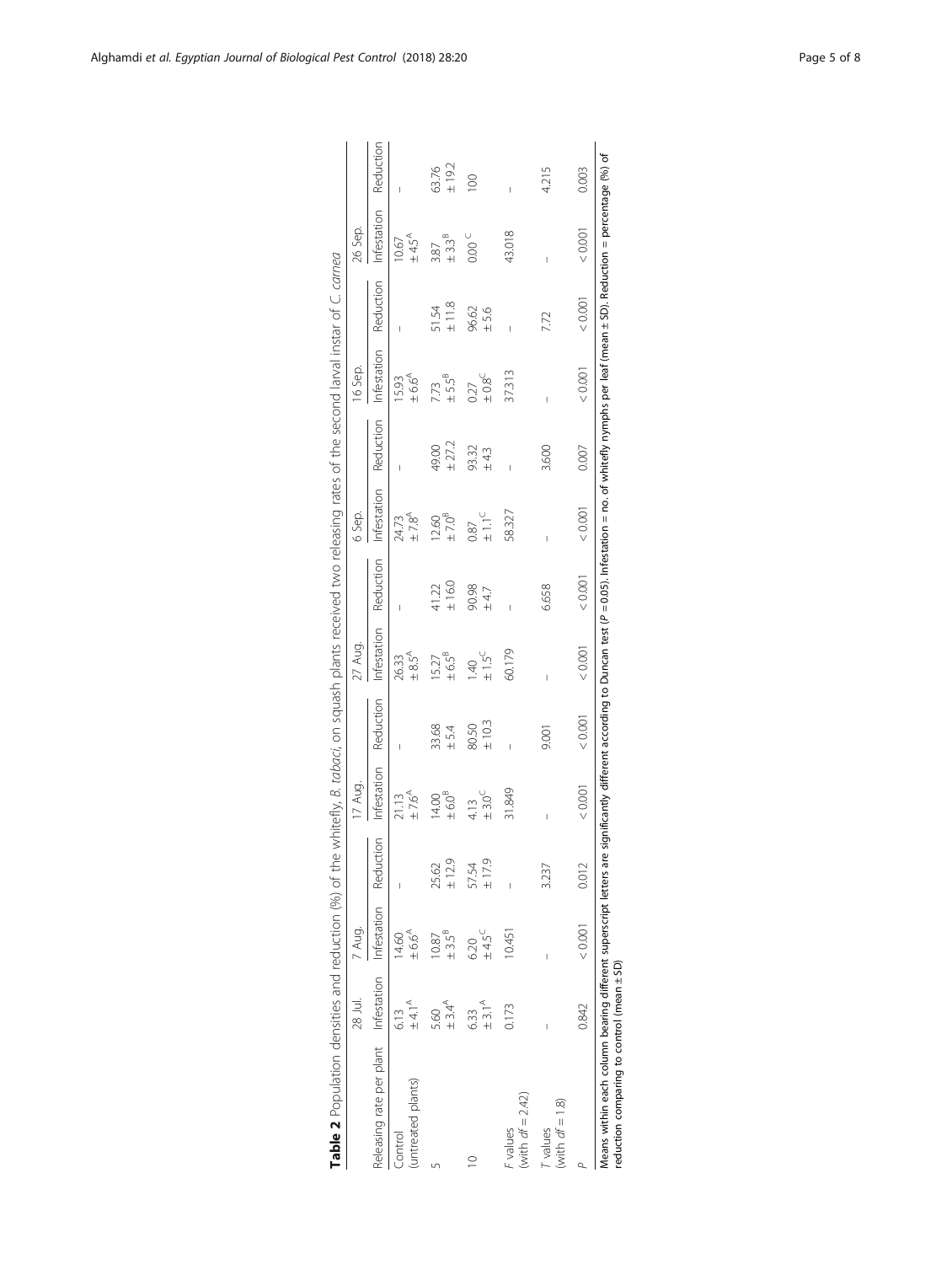|                                                            | 28 Jul.                    | 7 Aug.                        |                     | 17 Aug.                      |               | 27 Aug.                      |                    | 6 Sep.                     |               | 16 Sep.                 |                | 26 Sep.                                   |                  |
|------------------------------------------------------------|----------------------------|-------------------------------|---------------------|------------------------------|---------------|------------------------------|--------------------|----------------------------|---------------|-------------------------|----------------|-------------------------------------------|------------------|
| Releasing rate per plant Infestation Infestation Reduction |                            |                               |                     | Infestation                  | Reduction     | Infestation                  | Reduction          | Infestation                | Reduction     | Infestation             | Reduction      | Infestation                               | Reduction        |
| (untreated plants)<br>Control                              | $± 2.4^A$<br>3.87          | $±4.1^A$<br>1.53              |                     | $±4.8^{\circ}$<br>15.20      |               | $± 5.4^4$<br>16.47           |                    | ±5.8 <sup>4</sup><br>14.60 | I             | $+5.3^{\circ}$<br>12.47 |                | $±$ 3.7 <sup><math>A</math></sup><br>7.67 |                  |
|                                                            | $± 3.2^A$<br>4.73          | $\pm$ 1.9 <sup>B</sup><br>440 | 61.54<br>±7.2       | ±1.5 <sup>B</sup><br>$-47$   | 90.24<br>±44  | $\pm 0.7^{\text{B}}$<br>0.40 | 97.60<br>$\pm$ 1.8 | 0.00 <sup>B</sup>          | $\frac{8}{1}$ | $0.00^B$                | $\overline{0}$ | 0.00 <sup>B</sup>                         | $\overline{0}$   |
|                                                            | ± 2.9 <sup>A</sup><br>3.53 | $±2.4^B$<br>247               | $\pm$ 11.5<br>78.78 | $\pm 0.7^{\text{B}}$<br>0.47 | 96.96<br>±2.6 | 0.00 <sup>B</sup>            | $\overline{0}$     | 0.00 <sup>B</sup>          | $\approx$     | 0.00 <sup>B</sup>       | 100            | 0.00 <sup>B</sup>                         | $\overline{100}$ |
| (with $df = 2.42$ )<br>F values                            | 0.710                      | 38.718                        |                     | 116.077                      | I             | 134.497                      | Ï                  | 96.557                     | I             | 82.893                  | I              | 65.194                                    | I                |
| (with $df = 1.8$ )<br>T values                             |                            |                               | 2.837               | I                            | 2.936         |                              | 2.981              | I                          |               | I                       |                | Ï                                         |                  |
|                                                            | 0.497                      | 0.001                         | 0.022               | < 0.001                      | 0.019         | < 0.001                      | 0.018              | 0.001                      |               | 0.001                   |                | 0.001                                     |                  |

|     | I                                                                                                      |
|-----|--------------------------------------------------------------------------------------------------------|
|     | S<br>i                                                                                                 |
|     | Ś<br>I<br>j                                                                                            |
| I   | j<br>j                                                                                                 |
|     | $\frac{1}{\zeta}$                                                                                      |
|     |                                                                                                        |
|     | $\frac{1}{2}$<br>֕                                                                                     |
|     |                                                                                                        |
|     |                                                                                                        |
|     | ļ                                                                                                      |
|     | 5<br>5<br>5<br>5                                                                                       |
|     |                                                                                                        |
|     | )<br>)<br>)<br>ç                                                                                       |
|     | i                                                                                                      |
|     | .<br>C<br>j<br>֘֒<br>Ì<br>١<br>l                                                                       |
|     |                                                                                                        |
|     | l                                                                                                      |
|     |                                                                                                        |
|     | ً<br>با                                                                                                |
|     | $\vdots$<br>l<br>ì                                                                                     |
|     | Ì                                                                                                      |
|     | i<br>$\overline{ }$<br>$\mathfrak{h}$                                                                  |
|     |                                                                                                        |
|     | うりりり<br>l<br>l                                                                                         |
|     | i                                                                                                      |
|     | i<br>֖֖֖֖֖֧֖ׅ֖ׅ֖֧֪ׅ֖֧֧֪֪֪֪֪֪֪֪ׅ֦֧֪֪֪֪֪֪֪֪֪֪֪֪֪֪֪֪֪֪֪֪֪֪֪֪֪֪֪֪֪֪֪֪֪֪֚֚֚֚֚֚֚֚֚֚֚֚֚֚֚֚֚֚֚֚֚֚֚֚֡֝֝֝֓֞֝֬֬֝֬ |
|     | $\ddot{\phantom{a}}$<br>$\ddot{\phantom{a}}$                                                           |
|     |                                                                                                        |
|     | $\frac{5}{1}$<br>ī<br>ï<br>Ì                                                                           |
|     | ž<br>j                                                                                                 |
|     | I<br>i                                                                                                 |
|     | j<br>ļ<br>ׇ֚֬֡                                                                                         |
|     | $\vdots$<br>ł                                                                                          |
|     | ļ<br>I<br>۱                                                                                            |
|     | ¢<br>)                                                                                                 |
|     |                                                                                                        |
|     | j<br>l<br>J                                                                                            |
|     | J<br>I<br>֠                                                                                            |
|     | $\overline{ }$                                                                                         |
|     | りりり<br>5<br>Ì                                                                                          |
|     | 1                                                                                                      |
|     | ׇ֖֖֖֚֚֚֚֚֚֡֝                                                                                           |
|     |                                                                                                        |
|     | $\overline{\phantom{a}}$<br>Ì                                                                          |
| ì   |                                                                                                        |
|     |                                                                                                        |
|     | l,<br>.<br>!<br>١<br>ׇׅ֠                                                                               |
|     | $\overline{ }$                                                                                         |
|     |                                                                                                        |
|     | $\ddot{\phantom{0}}$<br>j                                                                              |
|     |                                                                                                        |
|     | S<br>į<br>ć<br>i                                                                                       |
|     | 5<br>١<br>i                                                                                            |
|     | ı                                                                                                      |
|     | J                                                                                                      |
|     | Ì.                                                                                                     |
| C/O | Ï<br>ξ                                                                                                 |
|     |                                                                                                        |
|     | $\frac{c}{c}$<br>5                                                                                     |
| é   | 5<br>ī                                                                                                 |
|     |                                                                                                        |
|     | Ì                                                                                                      |
|     |                                                                                                        |
|     |                                                                                                        |
|     |                                                                                                        |
|     |                                                                                                        |
|     |                                                                                                        |
|     |                                                                                                        |
|     |                                                                                                        |
|     |                                                                                                        |
|     |                                                                                                        |
|     |                                                                                                        |
|     |                                                                                                        |
|     |                                                                                                        |
|     |                                                                                                        |
|     |                                                                                                        |
|     |                                                                                                        |
|     | ۰                                                                                                      |

<span id="page-5-0"></span>Alghamdi et al. Egyptian Journal of Biological Pest Control (2018) 28:20 Page 6 of 8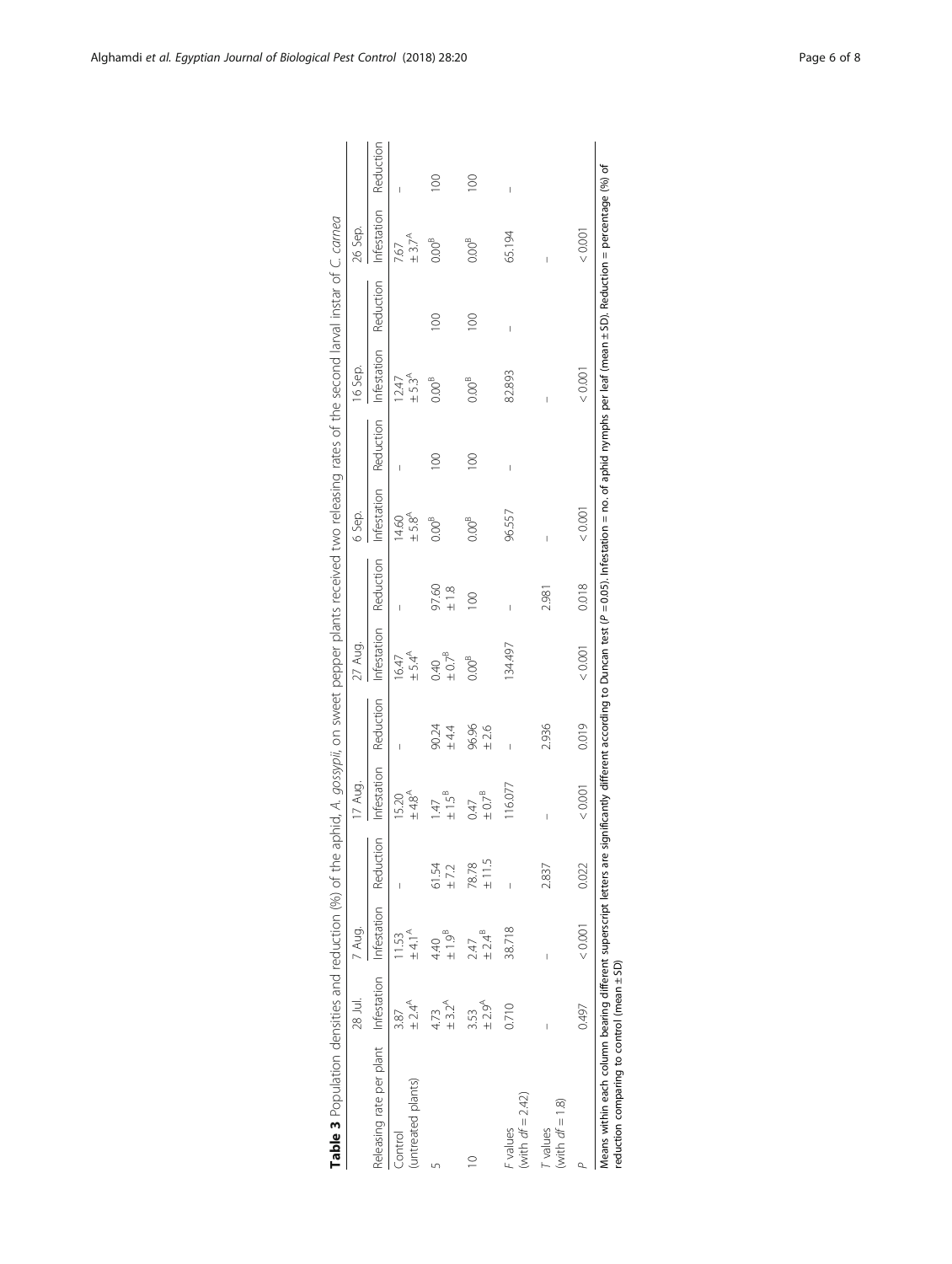<span id="page-6-0"></span>

|                                                            | 28 Jul.            | 7 Aug.             |                 | I7 Aug.                          |                | 27 Aug.                    |                      | 6 Sep.                      |                          | 16 Sep.                   |                          | 26 Sep.           |                          |
|------------------------------------------------------------|--------------------|--------------------|-----------------|----------------------------------|----------------|----------------------------|----------------------|-----------------------------|--------------------------|---------------------------|--------------------------|-------------------|--------------------------|
| Releasing rate per plant Infestation Infestation Reduction |                    |                    |                 | Infestation                      | Reduction      | Infestation                | Reduction            | Infestation                 | Reduction                | Infestation               | Reduction                | Infestation       | Reduction                |
| (untreated plants)<br>Control                              | $± 2.5^A$<br>32.73 | $±2.8^A$<br>533    |                 | ±3.9 <sup>A</sup><br>6.73        |                | ± 3.7 <sup>A</sup><br>6.93 |                      | ± 3.7 <sup>AA</sup><br>5.93 |                          | $\pm 4.6^{\circ}$<br>7.07 |                          | $± 4.2^A$<br>7.00 | I                        |
|                                                            | ±3.0 <sup>4</sup>  | $\pm 2.5^B$<br>247 | ± 27.4<br>53.60 | $\pm$ 1.1 <sup>8</sup><br>0.60   | 91.06<br>6.6   | $0.13$<br>$0.5^8$          | $97.98$<br>$\pm 4.5$ | $0.00^{\text{B}}$           | $\approx$                | $0.00^B$                  | $\approx$                | $0.00^B$          |                          |
|                                                            | $±2.8^A$<br>2.60   | $-1.1 -$<br>0.60   | ±12.6<br>89.06  | $0.13$<br>$\pm 0.5$ <sup>B</sup> | 97.92<br>±4.7  | 0.00 <sup>B</sup>          | $\approx$            | 0.00 <sup>B</sup>           | $\geq$                   | 0.00 <sup>B</sup>         | $\approx$                | 0.00 <sup>B</sup> | $\geq$                   |
| (with $df = 2.42$ )<br>i values                            | 0.151              | 16.839             |                 | 35.870                           | $\overline{1}$ | 51.947                     | Ī                    | 39.549                      | $\overline{\phantom{a}}$ | 34.848                    | $\overline{\phantom{a}}$ | 40.833            | $\overline{\phantom{a}}$ |
| with $df = 1.8$<br>values                                  |                    |                    | 2.633           | I                                | 1.905          | I                          | $\frac{80}{100}$     | Ï                           | I                        |                           | I                        |                   |                          |
|                                                            | 0.861              | 0.001              | 0.030           | 0.001                            | 0.093          | 0.001                      | 0.347                | 0.001                       | I                        | 0.001                     | I                        | 0.001             | I                        |

|     | יי אי הי<br>ţ                                                |                                                               |
|-----|--------------------------------------------------------------|---------------------------------------------------------------|
|     |                                                              |                                                               |
| I   |                                                              |                                                               |
|     | $\frac{1}{2}$                                                |                                                               |
|     |                                                              |                                                               |
|     | $\frac{1}{2}$                                                |                                                               |
|     |                                                              |                                                               |
|     | ļ<br>ī                                                       |                                                               |
|     | í                                                            |                                                               |
|     |                                                              |                                                               |
|     | ļ                                                            |                                                               |
|     | Ò<br>ĺ                                                       |                                                               |
|     | l<br>Ì                                                       |                                                               |
|     | י<br>י                                                       |                                                               |
|     | ı                                                            |                                                               |
|     |                                                              |                                                               |
|     | ֚֘֒                                                          |                                                               |
|     | 1<br>Į,                                                      |                                                               |
|     |                                                              |                                                               |
|     | ١                                                            | ֖֖֖֖֖ׅׅ֖֧ׅ֖֧֪ׅ֖֧֪ׅ֖֚֚֚֚֚֚֚֚֚֚֚֚֚֚֚֚֚֚֚֚֚֚֚֚֚֚֚֚֚֚֚֡֝֝֓֞֡֡֓֞֝֝ |
|     | ׇ֓֡֡                                                         |                                                               |
|     | 5<br>Ï                                                       |                                                               |
|     | j<br>ו<br>ו                                                  |                                                               |
|     |                                                              |                                                               |
|     | $\mathbf{I}$<br>;<br>;                                       |                                                               |
|     |                                                              |                                                               |
|     | i<br>ּ<br>;                                                  |                                                               |
|     |                                                              |                                                               |
|     | l                                                            |                                                               |
|     | Ï<br>:                                                       |                                                               |
|     |                                                              |                                                               |
|     | ļ<br>l                                                       |                                                               |
|     |                                                              |                                                               |
|     | j                                                            |                                                               |
|     |                                                              |                                                               |
|     |                                                              |                                                               |
|     |                                                              |                                                               |
|     | Ì<br>1                                                       |                                                               |
|     |                                                              |                                                               |
|     |                                                              |                                                               |
|     |                                                              |                                                               |
|     |                                                              |                                                               |
|     | 1                                                            |                                                               |
|     |                                                              |                                                               |
|     |                                                              |                                                               |
|     | i                                                            |                                                               |
|     |                                                              |                                                               |
|     |                                                              |                                                               |
|     | $\frac{1}{2}$                                                |                                                               |
|     |                                                              |                                                               |
|     |                                                              |                                                               |
|     | l                                                            |                                                               |
|     |                                                              |                                                               |
|     |                                                              |                                                               |
| (n/ |                                                              |                                                               |
|     | ç<br>֦                                                       |                                                               |
|     | Ò<br>ׇ֘֒                                                     |                                                               |
|     | ì<br>֚֬֕                                                     |                                                               |
|     | i                                                            |                                                               |
|     |                                                              |                                                               |
|     | ֖֖֖֖֖֧ׅ֪ׅ֖֧֧ׅ֚֚֚֚֚֚֚֚֚֚֚֚֚֚֚֚֚֚֚֚֚֚֚֚֬֝֝֓֞֝֬֓֡֬              |                                                               |
|     |                                                              |                                                               |
|     | ׇׇ֘֝֡<br>l                                                   |                                                               |
|     |                                                              |                                                               |
|     | ׇ֓֡<br>I                                                     |                                                               |
|     | ֖֖֖֖֖֖֧֖֧ׅ֧ׅ֖֧֖֧ׅ֧֪֧֚֚֚֚֚֚֚֚֚֚֚֚֚֚֚֚֚֚֚֚֚֚֚֡֬֝֝֝֬֝֓֞֝֬֓֓֞֝֬֝ |                                                               |
|     |                                                              |                                                               |
|     |                                                              |                                                               |
|     | l                                                            |                                                               |
|     |                                                              |                                                               |
|     |                                                              |                                                               |
|     |                                                              |                                                               |
|     | ć                                                            |                                                               |
|     | ī                                                            |                                                               |
| 7   | $\frac{2}{3}$                                                |                                                               |
|     |                                                              |                                                               |